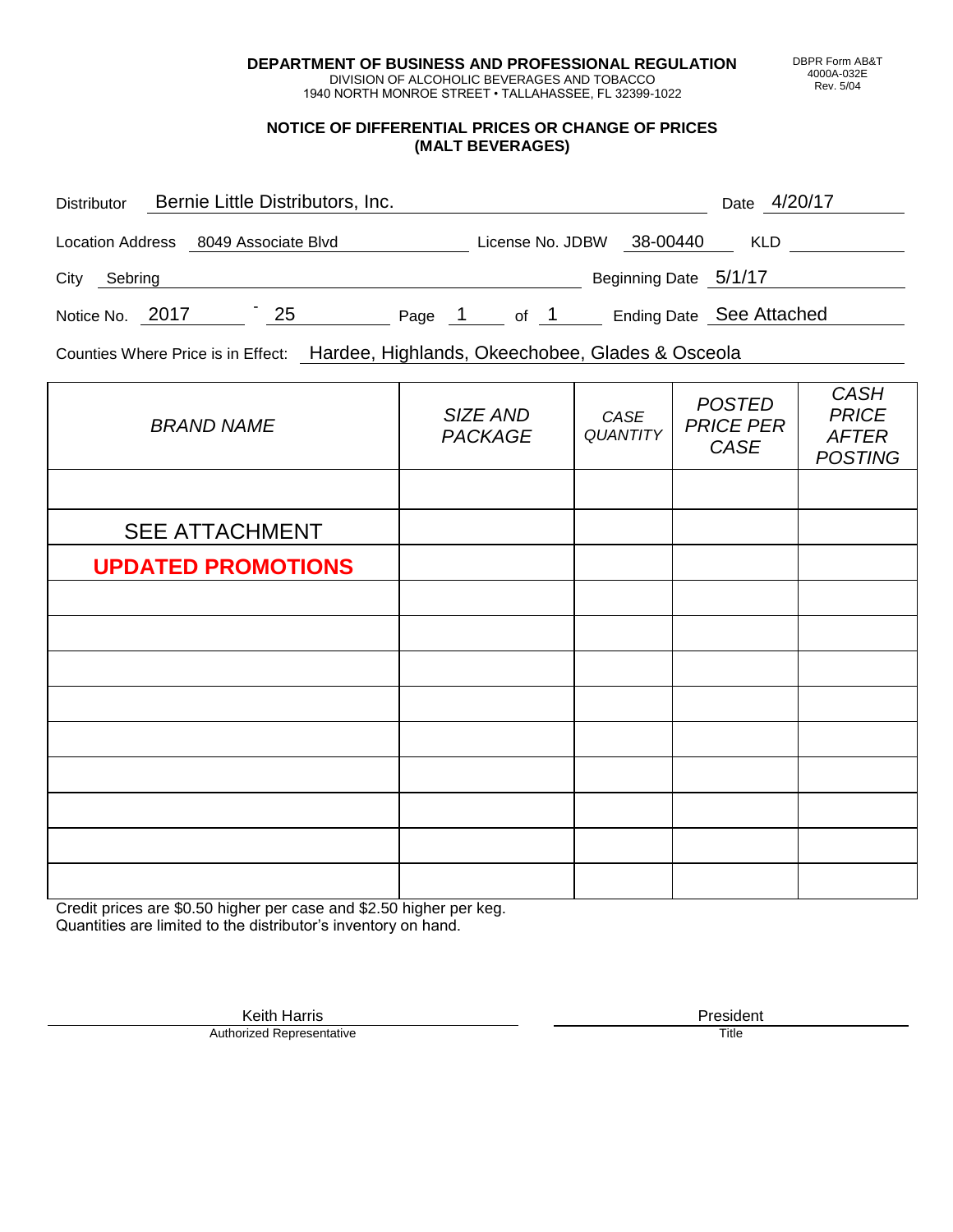|                                                                                                    |                                      |                      |                      |                    | Posted Frontline   |                  |            |         |
|----------------------------------------------------------------------------------------------------|--------------------------------------|----------------------|----------------------|--------------------|--------------------|------------------|------------|---------|
| <b>Brands</b>                                                                                      | Package                              | Start                | Stop                 | Price              | Price              | Qty              | Premise    | Comment |
| Bud, Bud Lt<br>Bud, Bud Lt                                                                         | 24/8oz Can<br>24/8oz Can             | 03/13/17<br>03/13/17 | 07/02/17<br>07/02/17 | \$12.30<br>\$11.40 | \$13.25<br>\$13.25 | $5-19$<br>$20+$  | Off<br>Off |         |
| Bud & Bud Lt                                                                                       | 24/8oz Can 2/12                      | 03/13/17             | 07/02/17             | \$13.10            | \$13.60            | $5-19$           | Off        |         |
| Bud & Bud Lt                                                                                       | 24/8oz Can 2/12                      | 03/13/17             | 07/02/17             | \$12.20            | \$13.60            | $20+$            | Off        |         |
| Michelob Ultra                                                                                     | 24/8oz Can 2/12                      | 03/13/17             | 07/02/17             | \$13.50            | \$14.45            | $5-19$           | Off        |         |
| Michelob Ultra                                                                                     | 24/8oz Can 2/12                      | 03/13/17             | 07/02/17             | \$12.20            | \$14.45            | $20+$            | Off        |         |
| Michelob Ultra                                                                                     | 24/8oz Can                           | 03/13/17             | 07/02/17             | \$12.70            | \$14.35            | $5-19$           | Off        |         |
| Michelob Ultra                                                                                     | 24/8oz Can                           | 03/13/17             | 07/02/17             | \$11.40            | \$14.35            | $20+$            | Off        |         |
| Brands & Packages above may be mixed and matched to achieve qty                                    |                                      |                      |                      |                    |                    |                  |            |         |
| Bud, Bud Lt, Select, Select 55                                                                     | 24/12oz Can/LNR 4/6                  | 04/03/17             | 04/16/17             | 21.60              | 23.80              | $10+$            | Off        |         |
| Michelob, Michelob Lt, Michelob Amberbock                                                          | 24/12oz LNNR 4/6                     | 04/03/17             | 04/16/17             | 21.60              | 24.55              | $10+$            | Off        |         |
| <b>Land Shark</b>                                                                                  | 24/12oz LNNR 4/6                     | 04/03/17             | 04/16/17             | 15.85              | 24.55              | $10+$            | Off        |         |
| Brands & Packages above may be mixed and matched to achieve qty                                    |                                      |                      |                      |                    |                    |                  |            |         |
| Bud, Bud Lt, Select, Select 55                                                                     | 24/12oz Can/LNR 4/6                  | 04/17/17             | 07/02/17             | 21.60              | 23.80              | $10+$            | Off        |         |
| Michelob, Michelob Lt, Michelob Amberbock                                                          | 24/12oz LNNR 4/6                     | 04/17/17             | 07/02/17             | 21.60              | 24.55              | $10+$            | Off        |         |
|                                                                                                    |                                      |                      |                      |                    |                    |                  |            |         |
| <b>Land Shark</b><br><b>Land Shark</b>                                                             | 24/12oz LNNR 4/6<br>24/12oz LNNR 4/6 | 04/17/17<br>04/17/17 | 07/02/17<br>07/02/17 | 21.60<br>20.25     | 24.55<br>24.55     | 10-111<br>$112+$ | Off<br>Off |         |
| Brands & Packages above may be mixed and matched to achieve qty                                    |                                      |                      |                      |                    |                    |                  |            |         |
| Bud, Bud Lt, Select, Select 55                                                                     | 24/12oz Can/LNR 4/6                  | 06/19/17             | 06/25/17             | 21.60              | 23.80              | $10+$            | Off        |         |
| Michelob, Michelob Lt, Michelob Amberbock                                                          | 24/12oz LNNR 4/6                     | 06/19/17             | 06/25/17             | 21.60              | 24.55              | $10+$            | Off        |         |
| <b>Land Shark</b>                                                                                  | 24/12oz LNNR 4/6                     | 06/19/17             | 06/25/17             | 16.50              | 24.55              | $10+$            | Off        |         |
| Brands & Packages above may be mixed and matched to achieve qty                                    |                                      |                      |                      |                    |                    |                  |            |         |
| Bud, Bud Lt, Select, Select 55                                                                     | 24/12oz Can/LNR 4/6                  | 06/26/17             | 07/02/17             | 21.60              | 23.80              | $10+$            | Off        |         |
|                                                                                                    |                                      |                      |                      |                    |                    |                  |            |         |
| Michelob, Michelob Lt, Michelob Amberbock                                                          | 24/12oz LNNR 4/6                     | 06/26/17             | 07/02/17             | 21.60              | 24.55              | $10+$            | Off        |         |
| <b>Land Shark</b>                                                                                  | 24/12oz LNNR 4/6                     | 06/26/17             | 07/02/17             | 21.60              | 24.55              | 10-111           | Off        |         |
| <b>Land Shark</b><br>Brands & Packages above may be mixed and matched to achieve qty               | 24/12oz LNNR 4/6                     | 06/26/17             | 07/02/17             | 20.25              | 24.55              | $112+$           | Off        |         |
|                                                                                                    |                                      |                      |                      |                    |                    |                  |            |         |
| Bud, Bud Lt                                                                                        | 24/16oz Can 6/4                      | 09/12/16             | 07/02/17             | 22.65              | 25.65              | $5+$             | On & Off   |         |
| Brands & Packages above may be mixed and matched to achieve qty                                    |                                      |                      |                      |                    |                    |                  |            |         |
| Bud. Bud Lt                                                                                        | 24/16oz Can 3/8                      | 06/05/17             | 06/25/17             | 19.45              | 25.20              | $25+$            | Off        |         |
| Michelob Ultra                                                                                     | 24/16oz Can 3/8                      | 06/05/17             | 06/25/17             | 19.45              | 27.10              | $25+$            | Off        |         |
| Brands & Packages above may be mixed and matched to achieve qty                                    |                                      |                      |                      |                    |                    |                  |            |         |
| Bud, Bud Lt                                                                                        | 24/16oz CALNR 3/8                    | 04/03/17             | 04/16/17             | 23.45              | 27.60              | $30+$            | Off        |         |
| Bud, Bud Lt                                                                                        | 24/16oz CALNR 3/8                    | 05/01/17             | 05/14/17             | 23.45              | 27.60              | $30+$            | Off        |         |
| Brands & Packages above may be mixed and matched to achieve qty                                    |                                      |                      |                      |                    |                    |                  |            |         |
| Bud. Bud Lt                                                                                        | 24/16oz Can                          | 09/12/16             | 07/02/17             | 20.90              | 27.60              | $30+$            | Off        |         |
| Brands & Packages above may be mixed and matched to achieve qty                                    |                                      |                      |                      |                    |                    |                  |            |         |
| Bud, Bud Lt, Select & Select 55                                                                    | 18pk/12oz Can & LNNR                 | 09/12/16             | 04/30/17             | 14.80              | 16.90              | $20+$            | Off        |         |
| Bud, Bud Lt, Select & Select 55                                                                    | 18pk/12oz Can & LNNR                 | 05/01/17             |                      |                    |                    |                  | Off        |         |
|                                                                                                    |                                      |                      | 05/14/17             | 13.95              | 16.90              | $20+$            |            |         |
| Bud, Bud Lt, Select & Select 55<br>Brands & Packages above may be mixed and matched to achieve qty | 18pk/12oz Can & LNNR                 | 05/15/17             | 07/02/17             | 14.80              | 16.90              | $20+$            | Off        |         |
|                                                                                                    |                                      |                      |                      |                    |                    |                  |            |         |
| Bud, Bud Lt, Select & Select 55<br>Brands & Packages above may be mixed and matched to achieve qty | 24/12oz LNNR 2/12                    | 09/12/16             | 07/02/17             | 21.55              | 22.50              | $10+$            | On         |         |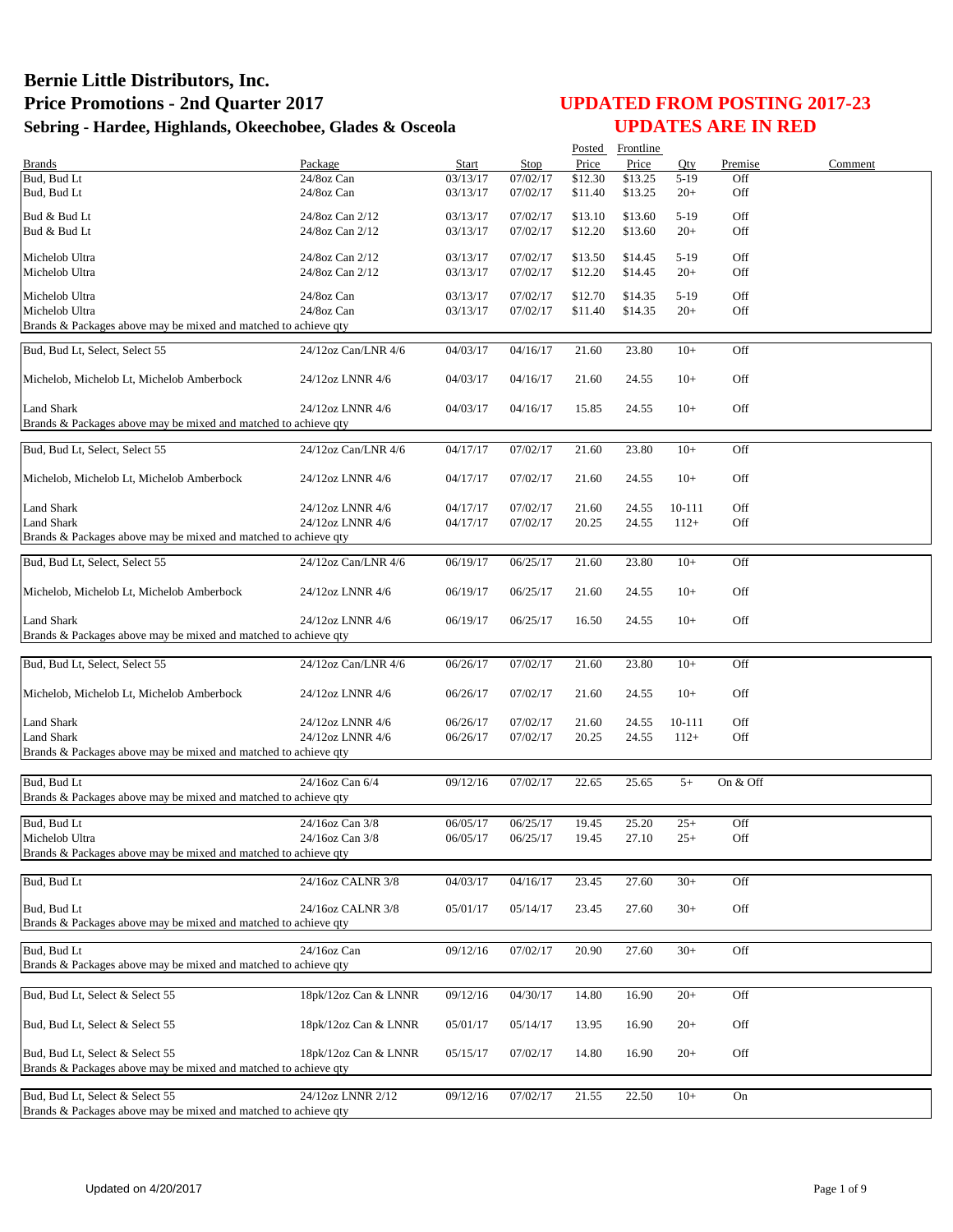|                                                                                   |                         |          |                       |         | Posted Frontline |          |         |         |
|-----------------------------------------------------------------------------------|-------------------------|----------|-----------------------|---------|------------------|----------|---------|---------|
| <b>Brands</b>                                                                     | Package                 | Start    | Stop                  | Price   | Price            | Otv      | Premise | Comment |
| Bud, Bud Lt, Select & Select 55                                                   | 24/12oz Can & LNNR 2/12 | 03/22/17 | 05/17/17              | 21.55   | 22.50            | $10+$    | Off     |         |
| Brands & Packages above may be mixed and matched to achieve qty                   |                         |          |                       |         |                  |          |         |         |
| Bud, Bud Lt, Select & Select 55                                                   | 24/12oz Can & LNNR 2/12 | 05/18/17 | $\overline{05/28/17}$ | 21.55   | 22.50            | 10-49    | Off     |         |
| Bud, Bud Lt, Select & Select 55                                                   | 24/12oz Can & LNNR 2/12 | 05/18/17 | 05/28/17              | 17.80   | 22.50            | $50+$    | Off     |         |
|                                                                                   |                         |          |                       |         |                  |          |         |         |
| Bud & Bud Light                                                                   | 24/16oz CALNR 3/8       | 05/18/17 | 05/28/17              | 25.45   | 27.60            | $1+$     | Off     |         |
| Michelob, Mich Lt, Ultra, Ultra Amber, Amber Bock,                                |                         |          |                       |         |                  |          |         |         |
| Ultra Lime                                                                        | 24/12oz Can & LNNR 2/12 | 05/18/17 | 05/28/17              | 23.90   | 24.85            | 5-49     | Off     |         |
| Michelob, Mich Lt, Ultra, Ultra Amber, Amber Bock,                                |                         |          |                       |         |                  |          |         |         |
| Ultra Lime                                                                        | 24/12oz Can & LNNR 2/12 | 05/18/17 | 05/28/17              | 17.80   | 24.85            | $50+$    | Off     |         |
|                                                                                   |                         |          |                       |         |                  |          |         |         |
| Michelob Ultra                                                                    | 24/16oz CALNR 3/8       | 05/18/17 | 05/28/17              | 35.85   | 37.25            | $5+$     | Off     |         |
| Brands & Packages above may be mixed and matched to achieve qty                   |                         |          |                       |         |                  |          |         |         |
| Bud, Bud Lt, Select & Select 55                                                   | 24/12oz Can & LNNR 2/12 | 05/29/17 | 06/21/17              | 21.55   | 22.50            | $10+$    | Off     |         |
| Brands & Packages above may be mixed and matched to achieve qty                   |                         |          |                       |         |                  |          |         |         |
|                                                                                   |                         |          |                       |         |                  |          |         |         |
| Bud, Bud Lt, Select & Select 55                                                   | 24/12oz Can & LNNR 2/12 | 06/22/17 | 07/02/17              | 21.55   | 22.50            | 10-49    | Off     |         |
| Bud, Bud Lt, Select & Select 55                                                   | 24/12oz Can & LNNR 2/12 | 06/22/17 | 07/02/17              | 17.80   | 22.50            | $50+$    | Off     |         |
|                                                                                   |                         |          |                       |         |                  |          |         |         |
| Bud & Bud Light                                                                   | 24/16oz CALNR 3/8       | 06/22/17 | 07/02/17              | 25.45   | 27.60            | $1+$     | Off     |         |
| Michelob, Mich Lt, Ultra, Ultra Amber, Amber Bock,                                |                         |          |                       |         |                  |          |         |         |
| Ultra Lime                                                                        | 24/12oz Can & LNNR 2/12 | 06/22/17 | 07/02/17              | 23.90   | 24.85            | 5-49     | Off     |         |
| Michelob, Mich Lt, Ultra, Ultra Amber, Amber Bock,                                |                         |          |                       |         |                  |          |         |         |
| Ultra Lime                                                                        | 24/12oz Can & LNNR 2/12 | 06/22/17 | 07/02/17              | 17.80   | 24.85            | $50+$    | Off     |         |
|                                                                                   |                         |          |                       |         |                  |          |         |         |
| Michelob Ultra<br>Brands & Packages above may be mixed and matched to achieve qty | 24/16oz CALNR 3/8       | 06/22/17 | 07/02/17              | 35.85   | 37.25            | $5+$     | Off     |         |
|                                                                                   |                         |          |                       |         |                  |          |         |         |
| Bud, Bud Lt, Select & Select 55                                                   | $24/12$ oz Can          | 09/12/16 | 07/02/17              | 20.75   | 22.60            | 10-44    | Off     |         |
| Bud, Bud Lt, Select & Select 55                                                   | $24/12$ oz Can          | 09/12/16 | 07/02/17              | 19.75   | 22.60            | $45+$    | Off     |         |
|                                                                                   |                         |          |                       |         |                  |          |         |         |
| Bud, Bud Lt,                                                                      | 24/12oz LNNR            | 09/12/16 | 07/02/17              | 20.75   | 22.60            | 10-44    | Off     |         |
| Bud, Bud Lt,                                                                      | 24/12oz LNNR            | 09/12/16 | 07/02/17              | 19.75   | 22.60            | $45+$    | Off     |         |
| <b>Bud Light Lime</b>                                                             | 24/12oz LNNR/Can        | 09/12/16 | 07/02/17              | 22.20   | 24.10            | 10-44    | Off     |         |
| <b>Bud Light Lime</b>                                                             | 24/12oz LNNR/Can        | 09/12/16 | 07/02/17              | 19.75   | 24.10            | $45+$    | Off     |         |
|                                                                                   |                         |          |                       |         |                  |          |         |         |
| Michelob Ultra                                                                    | 24/12oz Can & LNNR      | 09/12/16 | 07/02/17              | 22.20   | 24.10            | 10-44    | Off     |         |
| Michelob Ultra                                                                    | 24/12oz Can & LNNR      | 09/12/16 | 07/02/17              | 20.70   | 24.10            | $45+$    | Off     |         |
| Brands & Packages above may be mixed and matched to achieve qty                   |                         |          |                       |         |                  |          |         |         |
| Bud, Bud Light, Select                                                            | 24/16oz ALNR/CALNR      | 01/02/17 | 07/02/17              | \$21.55 | \$28.50          | $144+$   | On      |         |
| Brands & Packages above may be mixed and matched to achieve qty                   |                         |          |                       |         |                  |          |         |         |
| Bud, Bud Lt                                                                       | 24/16oz CALNR           | 09/12/16 | 07/02/17              | 24.85   | 28.50            | $98+$    | Off     |         |
| Brands & Packages above may be mixed and matched to achieve qty                   |                         |          |                       |         |                  |          |         |         |
|                                                                                   |                         |          |                       |         |                  |          |         |         |
| Bud, Bud Lt                                                                       | 20/16oz CALNR           | 02/06/17 | 07/02/17              | 17.95   | 23.00            | $33+$    | Off     |         |
|                                                                                   |                         |          |                       |         |                  |          |         |         |
| Bud, Bud Lt                                                                       | 20/16oz CALNR           | 04/17/17 | 07/02/17              | 17.45   | 23.00            | $66+$    | Off     |         |
| Brands & Packages above may be mixed and matched to achieve qty                   |                         |          |                       |         |                  |          |         |         |
| Bud Lt Lime & Platinum                                                            | 24/16 CALNR 3/8         | 03/27/17 | 07/02/17              | 30.67   | 36.15            | $10+$    | On      |         |
| Brands & Packages above may be mixed and matched to achieve qty                   |                         |          |                       |         |                  |          |         |         |
|                                                                                   |                         |          |                       |         |                  |          |         |         |
| Oculto                                                                            | 24/12oz LNNR 2/12       | 09/12/16 | 07/02/17              | 26.65   | 29.90            | $20+$    | Off     |         |
| Brands & Packages above may be mixed and matched to achieve qty                   |                         |          |                       |         |                  |          |         |         |
| BL Lime, Platinum, Black Crown, Mich Lt & Ultra                                   | 18/12oz LNNR/Cans       | 09/12/16 | 07/02/17              | 16.95   | 18.45            | $5 - 59$ | Off     |         |
| BL Lime, Platinum, Black Crown, Mich Lt & Ultra                                   | 18/12oz LNNR/Cans       | 09/12/16 | 07/02/17              | 15.85   | 18.45            | $60+$    | Off     |         |
| Brands & Packages above may be mixed and matched to achieve qty                   |                         |          |                       |         |                  |          |         |         |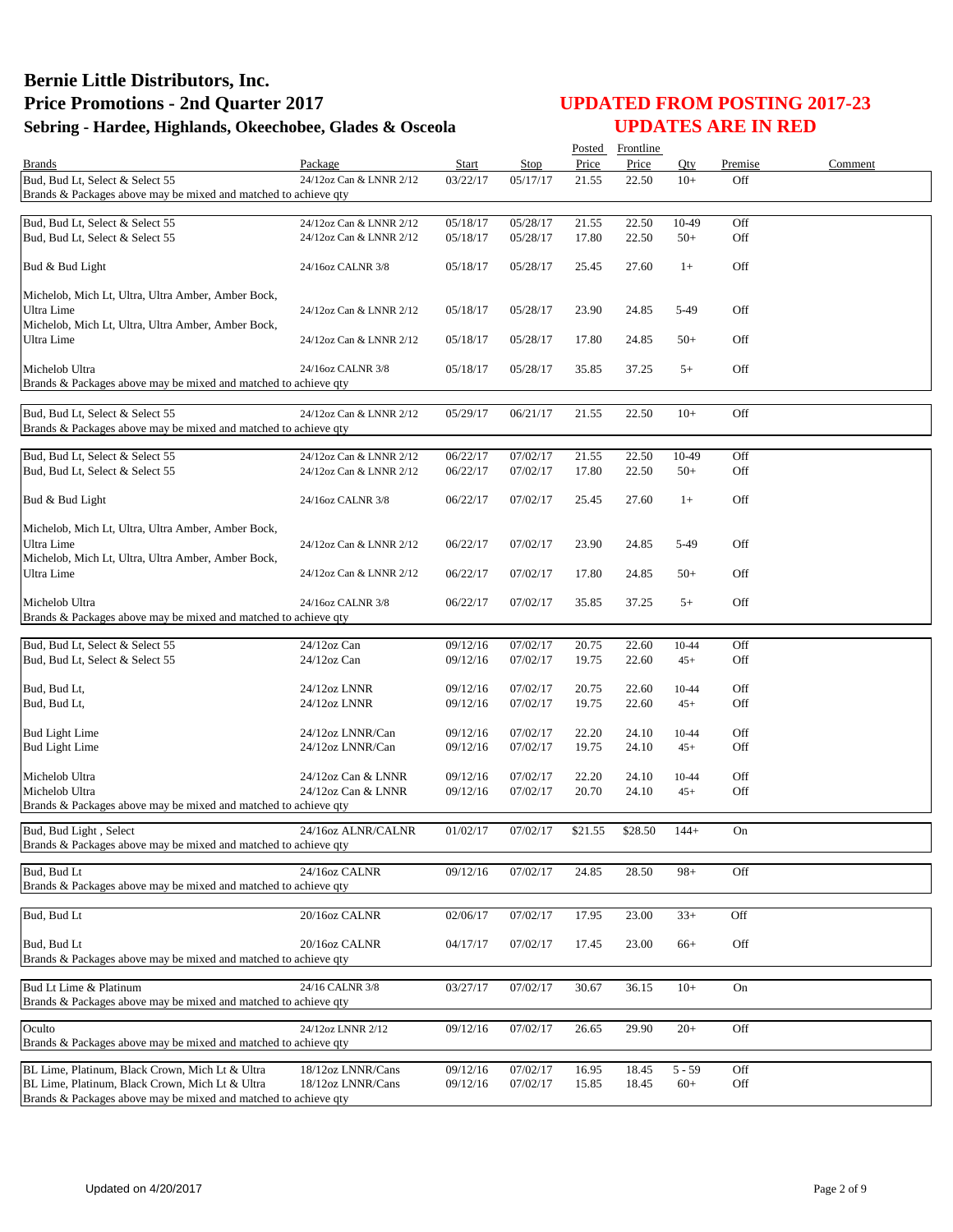|                                                                               |                                        |                      |                      |                | Posted Frontline |                 |                        |                     |
|-------------------------------------------------------------------------------|----------------------------------------|----------------------|----------------------|----------------|------------------|-----------------|------------------------|---------------------|
| <b>Brands</b>                                                                 | Package                                | Start                | Stop                 | Price          | Price            | Oty             | Premise                | Comment             |
| Mich, Mic Lt, Ultra, Ultra Amber, Amberbock & Ultra                           |                                        |                      |                      |                |                  |                 |                        |                     |
| Lime Cactus                                                                   | 24/12oz Can/LNNR 2/12                  | 11/24/16             | 05/17/17             | 23.90          | 24.85            | $5+$            | Off                    |                     |
| Michelob Ultra                                                                | 24/16oz CALNR 3/8                      | 11/24/16             | 05/17/17             | 35.85          | 37.25            | $5+$            | Off                    |                     |
| Brands & Packages above may be mixed and matched to achieve qty               |                                        |                      |                      |                |                  |                 |                        |                     |
| Mich, Mic Lt, Ultra, Ultra Amber, Amberbock & Ultra                           |                                        |                      |                      |                |                  |                 |                        |                     |
| Lime Cactus                                                                   | 24/12oz Can/LNNR 2/12                  | 05/29/17             | 06/21/17             | 23.90          | 24.85            | $5+$            | Off                    |                     |
| Michelob Ultra                                                                | 24/16oz CALNR 3/8                      | 05/29/17             | 06/21/17             | 35.85          | 37.25            | $5+$            | Off                    |                     |
| Brands & Packages above may be mixed and matched to achieve qty               |                                        |                      |                      |                |                  |                 |                        |                     |
| BL Lime, Platinum, Black Crown & Landshark                                    |                                        |                      |                      |                |                  |                 |                        |                     |
| BL Lime, Platinum & Landshark                                                 | 24/12oz LNNR 2/12<br>24/12oz Cans 2/12 | 09/12/16<br>09/12/16 | 07/02/17<br>07/02/17 | 20.45<br>20.45 | 24.10<br>24.10   | $10+$<br>$10+$  | <b>ON</b><br><b>ON</b> |                     |
| Brands & Packages above may be mixed and matched to achieve qty               |                                        |                      |                      |                |                  |                 |                        |                     |
|                                                                               |                                        |                      |                      |                |                  |                 |                        |                     |
| BL Lime, Platinum & Black Crown                                               | 24/12oz Cans/LNNR 2/12                 | 03/22/17             | 04/30/17             | 23.15          | 24.10            | $1+$            | Off                    |                     |
| BLL Rita Family (Lime, Straw, Mango, Raz, Orange, Grape,                      |                                        |                      |                      |                |                  |                 |                        |                     |
| Peach & Seasonal)                                                             | 24/8oz Can 2/12                        | 03/22/17             | 04/30/17             | 23.15          | 24.10            | $1-6$           | Off                    |                     |
| BLL Rita Family (Lime, Straw, Mango, Raz, Orange, Grape,                      |                                        |                      |                      |                |                  |                 |                        |                     |
| Peach & Seasonal)                                                             | 24/8oz Can 2/12                        | 03/22/17             | 04/30/17             | 21.30          | 24.10            | $7+$            | Off                    |                     |
| Brands & Packages above may be mixed and matched to achieve qty               |                                        |                      |                      |                |                  |                 |                        |                     |
| BL Lime, Platinum & Black Crown                                               | 24/12oz Cans/LNNR 2/12                 | 05/01/17             | 05/07/17             | 23.15          | 24.10            | $1+$            | Off                    |                     |
|                                                                               |                                        |                      |                      |                |                  |                 |                        |                     |
| BLL Rita Family (Lime, Straw, Mango, Raz, Orange, Grape,                      |                                        |                      |                      |                |                  |                 |                        |                     |
| Peach & Seasonal)                                                             | 24/8oz Can 2/12                        | 05/01/17             | 05/07/17             | 23.15          | 24.10            | $1-6$           | Off                    |                     |
| BLL Rita Family (Lime, Straw, Mango, Raz, Orange, Grape,                      |                                        |                      |                      |                |                  |                 |                        |                     |
| Peach & Seasonal)<br>BLL Rita Family (Lime, Straw, Mango, Raz, Orange, Grape, | 24/8oz Can 2/12                        | 05/01/17             | 05/07/17             | 21.30          | 24.10            | $7-26$          | Off                    |                     |
| Peach & Seasonal)                                                             | 24/8oz Can 2/12                        | 05/01/17             | 05/07/17             | 13.70          | 24.10            | $27+$           | Off                    |                     |
| Brands & Packages above may be mixed and matched to achieve qty               |                                        |                      |                      |                |                  |                 |                        |                     |
| BL Lime, Platinum & Black Crown                                               | 24/12oz Cans/LNNR 2/12                 | 05/08/17             | 06/25/17             | 23.15          | 24.10            | $1+$            | Off                    |                     |
|                                                                               |                                        |                      |                      |                |                  |                 |                        |                     |
| BLL Rita Family (Lime, Straw, Mango, Raz, Orange, Grape,                      |                                        |                      |                      |                |                  |                 |                        |                     |
| Peach & Seasonal)                                                             | 24/8oz Can 2/12                        | 05/08/17             | 06/25/17             | 23.15          | 24.10            | $1-6$           | Off                    |                     |
| BLL Rita Family (Lime, Straw, Mango, Raz, Orange, Grape,                      |                                        |                      |                      |                |                  |                 |                        |                     |
| Peach & Seasonal)                                                             | 24/8oz Can 2/12                        | 05/08/17             | 06/25/17             | 21.30          | 24.10            | $7+$            | Off                    |                     |
| Brands & Packages above may be mixed and matched to achieve qty               |                                        |                      |                      |                |                  |                 |                        |                     |
| BL Lime, Platinum & Black Crown                                               | 24/12oz Cans/LNNR 2/12                 | 06/26/17             | 07/02/17             | 23.15          | 24.10            | $1+$            | Off                    |                     |
|                                                                               |                                        |                      |                      |                |                  |                 |                        |                     |
| BLL Rita Family (Lime, Straw, Mango, Raz, Orange, Grape,<br>Peach & Seasonal) | 24/8oz Can 2/12                        | 06/26/17             | 07/02/17             | 23.15          | 24.10            | $1-6$           | Off                    |                     |
| BLL Rita Family (Lime, Straw, Mango, Raz, Orange, Grape,                      |                                        |                      |                      |                |                  |                 |                        |                     |
| Peach & Seasonal)                                                             | 24/8oz Can 2/12                        | 06/26/17             | 07/02/17             | 21.30          | 24.10            | $7-26$          | Off                    |                     |
| BLL Rita Family (Lime, Straw, Mango, Raz, Orange, Grape,                      |                                        |                      |                      |                |                  |                 |                        |                     |
| Peach & Seasonal)                                                             | 24/8oz Can 2/12                        | 06/26/17             | 07/02/17             | 13.70          | 24.10            | $27+$           | Off                    |                     |
| Brands & Packages above may be mixed and matched to achieve qty               |                                        |                      |                      |                |                  |                 |                        |                     |
| Bud Light Lime, Platinum & Black Crown                                        | 24/12oz LNNR 4/6                       | 04/03/17             | 04/30/17             | 21.60          | 24.55            | $10+$           | Off                    |                     |
| Brands & Packages above may be mixed and matched to achieve gty               |                                        |                      |                      |                |                  |                 |                        |                     |
|                                                                               |                                        |                      |                      |                |                  |                 |                        |                     |
| Bud Lt Platinum & Black Crown                                                 | 24/12oz LNNR 4/6                       | 05/01/17             | 05/07/17             | 21.60          | 24.55            | $10+$           | Off                    |                     |
|                                                                               |                                        |                      |                      |                |                  |                 |                        |                     |
| <b>Bud Light Lime</b>                                                         | 24/12oz LNNR 4/6                       | 05/01/17             | 05/07/17             | 21.60          | 24.55            | $10-14$         | Off                    |                     |
| <b>Bud Light Lime</b>                                                         | 24/12oz LNNR 4/6                       | 05/01/17             | 05/07/17             | 15.50          | 24.55            | $15+$           | Off                    | <b>Price Change</b> |
| Brands & Packages above may be mixed and matched to achieve qty               |                                        |                      |                      |                |                  |                 |                        |                     |
| Bud Light Lime, Platinum & Black Crown                                        | 24/12oz LNNR 4/6                       | 05/08/17             | 07/02/17             | 21.60          | 24.55            | $10+$           | Off                    |                     |
| Brands & Packages above may be mixed and matched to achieve qty               |                                        |                      |                      |                |                  |                 |                        |                     |
|                                                                               |                                        |                      |                      |                |                  |                 |                        |                     |
| Busch, Busch Lt, Nat Lt, Nat Ice & Rolling Rock                               | $24/12$ oz Can S/C                     | 01/16/17             | 07/02/17             | 15.35          | 17.00            | 15-76           | Off                    |                     |
| Busch, Busch Lt, Nat Lt, Nat Ice & Rolling Rock                               | 24/12oz Can S/C                        | 01/16/17             | 07/02/17             | 13.80          | 17.00            | $77+$           | Off                    |                     |
|                                                                               |                                        |                      |                      |                |                  |                 |                        |                     |
| Natty Daddy<br>Natty Daddy                                                    | 24/12oz Can S/C<br>24/12oz Can S/C     | 01/16/17<br>01/16/17 | 07/02/17<br>07/02/17 | 15.35<br>14.35 | 16.10<br>16.10   | $1 - 4$<br>5-76 | Off<br>Off             |                     |
| <b>Natty Daddy</b>                                                            | 24/12oz Can S/C                        | 01/16/17             | 07/02/17             | 13.80          | 16.10            | $77+$           | Off                    |                     |
| Brands & Packages above may be mixed and matched to achieve qty               |                                        |                      |                      |                |                  |                 |                        |                     |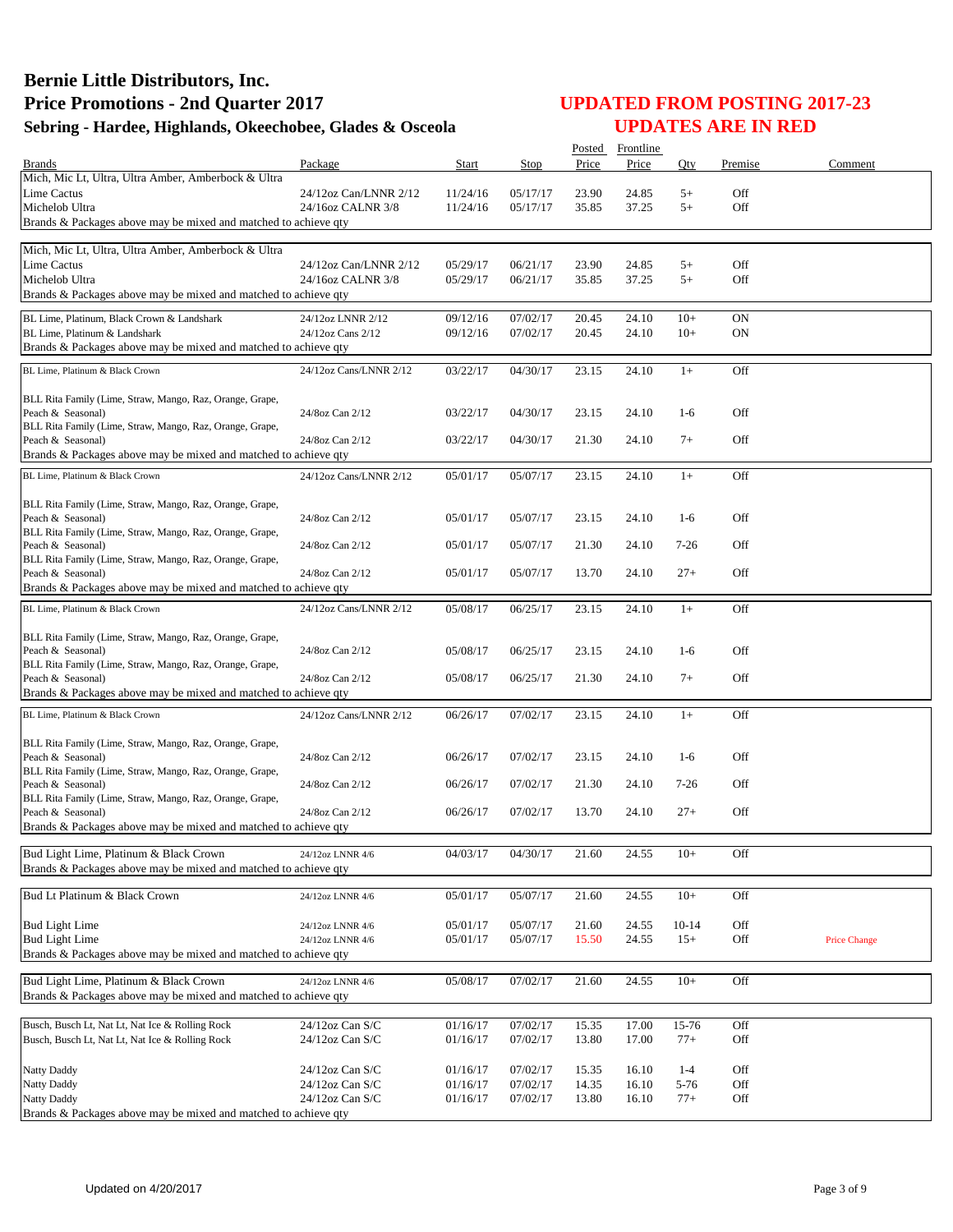|                                                                                                     |                     |          |          | Posted  | Frontline |           |         |                     |
|-----------------------------------------------------------------------------------------------------|---------------------|----------|----------|---------|-----------|-----------|---------|---------------------|
| <b>Brands</b>                                                                                       | Package             | Start    | Stop     | Price   | Price     | Oty       | Premise | Comment             |
| Busch, Busch Lt, Nat Lt, Nat Ice, Bud Ice, Rolling Rock<br>& Busch Ice                              | 18/12oz Cans/LNNR   | 04/03/17 | 04/16/17 | 10.95   | 12.40     | 20-39     | Off     |                     |
| Busch, Busch Lt, Nat Lt, Nat Ice, Bud Ice, Rolling Rock                                             |                     |          |          |         |           |           |         |                     |
| & Busch Ice                                                                                         | 18/12oz Cans/LNNR   | 04/03/17 | 04/16/17 | 9.35    | 12.40     | $40+$     | Off     |                     |
| Brands & Packages above may be mixed and matched to achieve qty                                     |                     |          |          |         |           |           |         |                     |
| Busch, Busch Lt, Nat Lt, Nat Ice, Bud Ice, Rolling Rock                                             |                     |          |          |         |           |           |         |                     |
| & Busch Ice                                                                                         | 18/12oz Cans/LNNR   | 04/17/17 | 07/02/17 | 9.35    | 12.40     | $40+$     | Off     |                     |
| Brands & Packages above may be mixed and matched to achieve qty                                     |                     |          |          |         |           |           |         |                     |
|                                                                                                     |                     |          |          |         |           |           |         |                     |
| Bud Ice, King Cobra, High Gravity, Natty Daddy &<br><b>Rolling Rock</b>                             | 24/16oz Can 6/4     | 01/02/17 | 07/02/17 | \$15.95 | \$19.55   | $5+$      | Off     |                     |
| Brands & Packages above may be mixed and matched to achieve qty                                     |                     |          |          |         |           |           |         |                     |
|                                                                                                     |                     |          |          |         |           |           |         |                     |
| Busch, Busch Lt, Natural Lt, Natural Ice                                                            | 24/16oz Can 6/4     | 04/24/17 | 04/29/17 | \$16.55 | \$19.55   | $20+$     | Off     |                     |
| Brands & Packages above may be mixed and matched to achieve qty                                     |                     |          |          |         |           |           |         |                     |
| Spiked Seltzer Family (Lime, Orange, Gpfrt, Cran)                                                   | 24/12oz LNR-Can 4/6 | 04/24/17 | 04/29/17 | \$19.20 | \$28.50   | $5+$      | Off     |                     |
| Brands & Packages above may be mixed and matched to achieve qty                                     |                     |          |          |         |           |           |         |                     |
|                                                                                                     |                     |          |          |         |           |           |         |                     |
| Shock Top & Shock Top Sampler                                                                       | 24/12oz LNNR        | 09/12/16 | 07/02/17 | 19.70   | 27.75     | $56+$     | Off     |                     |
| Shock Top & Shock Top Lemon                                                                         | 15/12oz Can         | 09/12/16 | 07/02/17 | 13.65   | 15.25     | $50+$     | Off     |                     |
| Shock Top & Shock Top Lemon                                                                         | 30/12oz Can 2/15    | 09/12/16 | 07/02/17 | 25.70   | 28.90     | $25+$     | Off     |                     |
| Shock Top, Apple Wheat, Lemon, Pumpkin, Rasp, IPA, Winter                                           |                     |          |          |         |           |           |         |                     |
| Combo, Choc, Pretzel, Ginger, Ruby Red                                                              | 24/12oz LNNR 4/6    | 03/13/17 | 06/10/17 | 27.10   | 27.75     | $1-19$    | Off     |                     |
| Shock Top, Apple Wheat, Lemon, Pumpkin, Rasp, IPA, Winter<br>Combo, Choc, Pretzel, Ginger, Ruby Red | 24/12oz LNNR 4/6    | 03/13/17 | 06/10/17 | 26.10   | 27.75     | 20-55     | Off     |                     |
| Shock Top, Apple Wheat, Lemon, Pumpkin, Rasp, IPA, Winter                                           |                     |          |          |         |           |           |         |                     |
| Combo, Choc, Pretzel, Ginger, Ruby Red                                                              | 24/12oz LNNR 4/6    | 03/13/17 | 06/10/17 | 25.10   | 27.75     | 56-111    | Off     |                     |
| Shock Top, Apple Wheat, Lemon, Pumpkin, Rasp, IPA, Winter<br>Combo, Choc, Pretzel, Ginger, Ruby Red | 24/12oz LNNR 4/6    | 03/13/17 | 06/10/17 | 24.10   | 27.75     | $112+$    | Off     |                     |
| Brands & Packages above may be mixed and matched to achieve qty                                     |                     |          |          |         |           |           |         |                     |
| Shock Top, Apple Wheat, Lemon, Pumpkin, Rasp, IPA, Winter                                           |                     |          |          |         |           |           |         |                     |
| Combo, Choc, Pretzel, Ginger, Ruby Red                                                              | 24/12oz LNNR 4/6    | 06/12/17 | 06/18/17 | 27.10   | 27.75     | $1-19$    | Off     |                     |
| Shock Top, Apple Wheat, Lemon, Pumpkin, Rasp, IPA, Winter<br>Combo, Choc, Pretzel, Ginger, Ruby Red | 24/12oz LNNR 4/6    | 06/12/17 | 06/18/17 | 19.20   | 27.75     | $20+$     | Off     |                     |
| Brands & Packages above may be mixed and matched to achieve qty                                     |                     |          |          |         |           |           |         |                     |
|                                                                                                     |                     |          |          |         |           |           |         |                     |
| Shock Top, Apple Wheat, Lemon, Pumpkin, Rasp, IPA, Winter<br>Combo, Choc, Pretzel, Ginger, Ruby Red | 24/12oz LNNR 4/6    | 06/19/17 | 09/02/17 | 27.10   | 27.75     | $1-19$    | Off     |                     |
| Shock Top, Apple Wheat, Lemon, Pumpkin, Rasp, IPA, Winter                                           |                     |          |          |         |           |           |         |                     |
| Combo, Choc, Pretzel, Ginger, Ruby Red                                                              | 24/12oz LNNR 4/6    | 06/19/17 | 09/02/17 | 26.10   | 27.75     | $20 - 55$ | Off     |                     |
| Shock Top, Apple Wheat, Lemon, Pumpkin, Rasp, IPA, Winter<br>Combo, Choc, Pretzel, Ginger, Ruby Red | 24/12oz LNNR 4/6    | 06/19/17 | 09/02/17 | 25.10   | 27.75     | 56-111    | Off     |                     |
| Shock Top, Apple Wheat, Lemon, Pumpkin, Rasp, IPA, Winter                                           |                     |          |          |         |           |           |         |                     |
| Combo, Choc, Pretzel, Ginger, Ruby Red                                                              | 24/12oz LNNR 4/6    | 06/19/17 | 09/02/17 | 24.10   | 27.75     | $112+$    | Off     |                     |
| Brands & Packages above may be mixed and matched to achieve qty                                     |                     |          |          |         |           |           |         |                     |
| Wild Blue & Redbridge                                                                               | 24/12oz LNNR 4/6    | 11/14/16 | 07/02/17 | 28.65   | 29.35     | $28+$     | Off     |                     |
| Brands & Packages above may be mixed and matched to achieve qty                                     |                     |          |          |         |           |           |         |                     |
|                                                                                                     |                     |          |          |         |           |           |         |                     |
| Kirin Ichiban & Kirin Light                                                                         | 24/12oz LNNR 4/6    | 11/14/16 | 07/02/17 | 23.50   | 27.75     | $10+$     | Off     |                     |
| Brands & Packages above may be mixed and matched to achieve gty                                     |                     |          |          |         |           |           |         |                     |
| Becks, Lt, Dark, Oktob, Sapphire, Becks NA, St Pauli &                                              |                     |          |          |         |           |           |         |                     |
| <b>Bass</b>                                                                                         | 24/12oz LNNR 4/6    | 09/12/16 | 05/21/17 | 22.05   | 24.55     | 56-111    | Off     |                     |
| Becks, Lt, Dark, Oktob, Sapphire, Becks NA, St Pauli &                                              |                     |          |          |         |           |           |         |                     |
| <b>Bass</b><br>Brands & Packages above may be mixed and matched to achieve qty                      | 24/12oz LNNR 4/6    | 09/12/16 | 05/21/17 | 19.80   | 24.55     | $112+$    | Off     |                     |
|                                                                                                     |                     |          |          |         |           |           |         |                     |
| Becks, Lt, Dark, Oktob, Sapphire                                                                    | 24/12oz LNNR 4/6    | 05/22/17 | 05/28/17 | 15.85   | 24.55     | $20+$     | Off     | <b>Price Change</b> |
| Bass Ale, S Pauli & Beck's NA                                                                       | 24/12oz LNNR 4/6    | 05/22/17 | 05/28/17 | 22.05   | 24.55     | 56-111    | Off     |                     |
| Bass Ale, St Pauli & Beck's NA                                                                      | 24/12oz LNNR 4/6    | 05/22/17 | 05/28/17 | 19.80   | 24.55     | $112+$    | Off     |                     |
| Brands & Packages above may be mixed and matched to achieve qty                                     |                     |          |          |         |           |           |         |                     |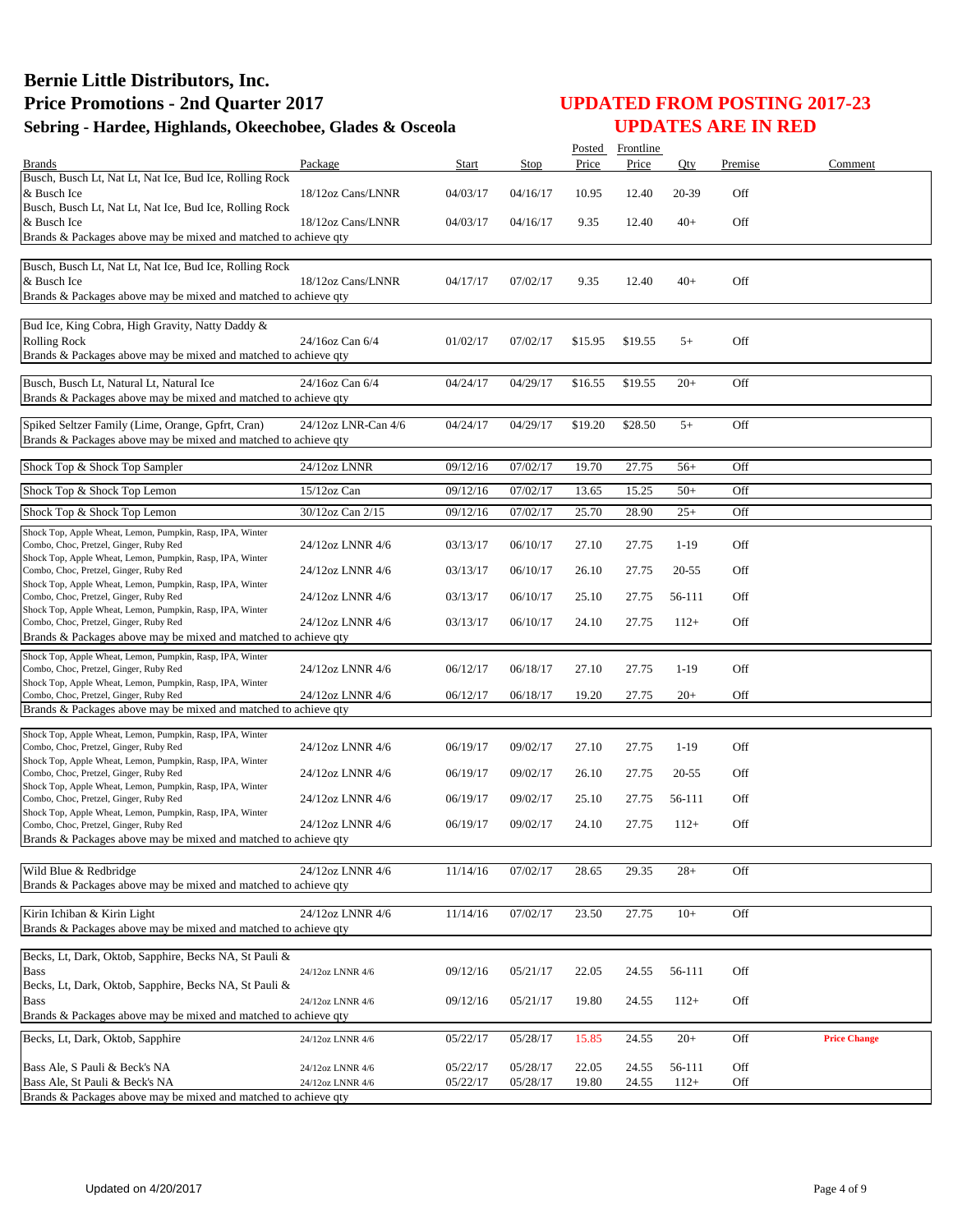|                                                                                      |                       |          |                      | Posted         | Frontline      |        |            |                     |
|--------------------------------------------------------------------------------------|-----------------------|----------|----------------------|----------------|----------------|--------|------------|---------------------|
| <b>Brands</b>                                                                        | Package               | Start    | <b>Stop</b>          | Price          | Price          | Oty    | Premise    | Comment             |
| Becks, Lt, Dark, Oktob, Sapphire, Becks NA, St Pauli &                               |                       |          |                      |                |                |        |            |                     |
| <b>Bass</b>                                                                          | 24/12oz LNNR 4/6      | 05/29/17 | 07/02/17             | 22.05          | 24.55          | 56-111 | Off        |                     |
| Becks, Lt, Dark, Oktob, Sapphire, Becks NA, St Pauli &<br><b>Bass</b>                | 24/12oz LNNR 4/6      | 05/29/17 | 07/02/17             | 19.80          | 24.55          | $112+$ | Off        |                     |
| Brands & Packages above may be mixed and matched to achieve qty                      |                       |          |                      |                |                |        |            |                     |
|                                                                                      |                       |          |                      |                |                |        |            |                     |
| Becks, Light, Dark, Oktoberfest, Sapphire, St Pauli &                                |                       |          |                      |                |                |        |            |                     |
| <b>Bass</b><br>Becks, Light, Dark, Oktoberfest, Sapphire, St Pauli &                 | 24/12oz LNNR/CAN 2/12 | 03/06/17 | 04/16/17             | 20.35          | 24.10          | 56-111 | Off        |                     |
| <b>Bass</b>                                                                          | 24/12oz LNNR/CAN 2/12 | 03/06/17 | 04/16/17             | 19.80          | 24.10          | $112+$ | Off        |                     |
|                                                                                      |                       |          |                      |                |                |        |            |                     |
| <b>Land Shark</b>                                                                    | 24/12oz LNNR/CAN 2/12 | 03/06/17 | 04/16/17             | 22.15          | 24.10          | 56-111 | Off        |                     |
| <b>Land Shark</b>                                                                    | 24/12oz LNNR/CAN 2/12 | 03/06/17 | 04/16/17             | 20.35          | 24.10          | $112+$ | Off        |                     |
| Brands & Packages above may be mixed and matched to achieve qty                      |                       |          |                      |                |                |        |            |                     |
| Becks, Light, Dark, Oktoberfest, Sapphire, St Pauli &                                |                       |          |                      |                |                |        |            |                     |
| <b>Bass</b>                                                                          | 24/12oz LNNR/CAN 2/12 | 04/17/17 | 04/23/17             | 19.20          | 24.10          | $10+$  | Off        |                     |
|                                                                                      |                       |          |                      |                |                |        |            |                     |
| <b>Land Shark</b>                                                                    | 24/12oz LNNR/CAN 2/12 | 04/17/17 | 04/23/17             | 19.20          | 24.10          | $10+$  | Off        |                     |
| Brands & Packages above may be mixed and matched to achieve qty                      |                       |          |                      |                |                |        |            |                     |
| Becks, Light, Dark, Oktoberfest, Sapphire, St Pauli &                                |                       |          |                      |                |                |        |            |                     |
| <b>Bass</b>                                                                          | 24/12oz LNNR/CAN 2/12 | 04/24/17 | 05/07/17             | 20.35          | 24.10          | 56-111 | Off        |                     |
| Becks, Light, Dark, Oktoberfest, Sapphire, St Pauli &                                |                       |          |                      |                |                |        |            |                     |
| <b>Bass</b>                                                                          | 24/12oz LNNR/CAN 2/12 | 04/24/17 | 05/07/17             | 19.80          | 24.10          | $112+$ | Off        |                     |
|                                                                                      |                       |          |                      |                |                |        |            |                     |
| <b>Land Shark</b>                                                                    | 24/12oz LNNR/CAN 2/12 | 04/24/17 | 05/07/17             | 22.15          | 24.10          | 56-111 | Off        |                     |
| <b>Land Shark</b>                                                                    | 24/12oz LNNR/CAN 2/12 | 04/24/17 | 05/07/17             | 20.35          | 24.10          | $112+$ | Off        |                     |
| Brands & Packages above may be mixed and matched to achieve qty                      |                       |          |                      |                |                |        |            |                     |
| Becks, Light, Dark, Oktoberfest, Sapphire, St Pauli &                                |                       |          |                      |                |                |        |            |                     |
| <b>Bass</b>                                                                          | 24/12oz LNNR/CAN 2/12 | 05/08/17 | 05/14/17             | 19.20          | 24.10          | $10+$  | Off        |                     |
|                                                                                      |                       |          |                      |                |                |        |            |                     |
| <b>Land Shark</b>                                                                    | 24/12oz LNNR/CAN 2/12 | 05/08/17 | 05/14/17             | 19.20          | 24.10          | $10+$  | Off        |                     |
| Brands & Packages above may be mixed and matched to achieve qty                      |                       |          |                      |                |                |        |            |                     |
| Becks, Light, Dark, Oktoberfest, Sapphire, St Pauli &                                |                       |          |                      |                |                |        |            |                     |
| <b>Bass</b>                                                                          | 24/12oz LNNR/CAN 2/12 | 05/15/17 | 06/11/17             | 20.35          | 24.10          | 56-111 | Off        |                     |
| Becks, Light, Dark, Oktoberfest, Sapphire, St Pauli &                                |                       |          |                      |                |                |        |            |                     |
| <b>Bass</b>                                                                          | 24/12oz LNNR/CAN 2/12 | 05/15/17 | 06/11/17             | 19.80          | 24.10          | $112+$ | Off        |                     |
|                                                                                      |                       |          |                      |                |                |        |            |                     |
| <b>Land Shark</b><br><b>Land Shark</b>                                               | 24/12oz LNNR/CAN 2/12 | 05/15/17 | 06/11/17<br>06/11/17 | 22.15<br>20.35 | 24.10<br>24.10 | 56-111 | Off<br>Off |                     |
| Brands & Packages above may be mixed and matched to achieve qty                      | 24/12oz LNNR/CAN 2/12 | 05/15/17 |                      |                |                | $112+$ |            |                     |
|                                                                                      |                       |          |                      |                |                |        |            |                     |
| Becks, Light, Dark, Oktoberfest, Sapphire, St Pauli &                                |                       |          |                      |                |                |        |            |                     |
| <b>Bass</b>                                                                          | 24/12oz LNNR/CAN 2/12 | 06/12/17 | 06/18/17             | 20.20          | 24.10          | $10+$  | Off        | <b>Price Change</b> |
|                                                                                      |                       |          |                      |                |                |        |            |                     |
| <b>Land Shark</b><br>Brands & Packages above may be mixed and matched to achieve gty | 24/12oz LNNR/CAN 2/12 | 06/12/17 | 06/18/17             | 20.20          | 24.10          | $10+$  | Off        | <b>Price Change</b> |
|                                                                                      |                       |          |                      |                |                |        |            |                     |
| Becks, Light, Dark, Oktoberfest, Sapphire, St Pauli &                                |                       |          |                      |                |                |        |            |                     |
| <b>Bass</b>                                                                          | 24/12oz LNNR/CAN 2/12 | 06/19/17 | 07/09/17             | 20.35          | 24.10          | 56-111 | Off        |                     |
| Becks, Light, Dark, Oktoberfest, Sapphire, St Pauli &                                |                       |          |                      |                |                |        |            |                     |
| <b>Bass</b>                                                                          | 24/12oz LNNR/CAN 2/12 | 06/19/17 | 07/09/17             | 19.80          | 24.10          | $112+$ | Off        |                     |
| Land Shark                                                                           | 24/12oz LNNR/CAN 2/12 | 06/19/17 | 07/09/17             | 22.15          | 24.10          | 56-111 | Off        |                     |
| <b>Land Shark</b>                                                                    | 24/12oz LNNR/CAN 2/12 | 06/19/17 | 07/09/17             | 20.35          | 24.10          | $112+$ | Off        |                     |
| Brands & Packages above may be mixed and matched to achieve qty                      |                       |          |                      |                |                |        |            |                     |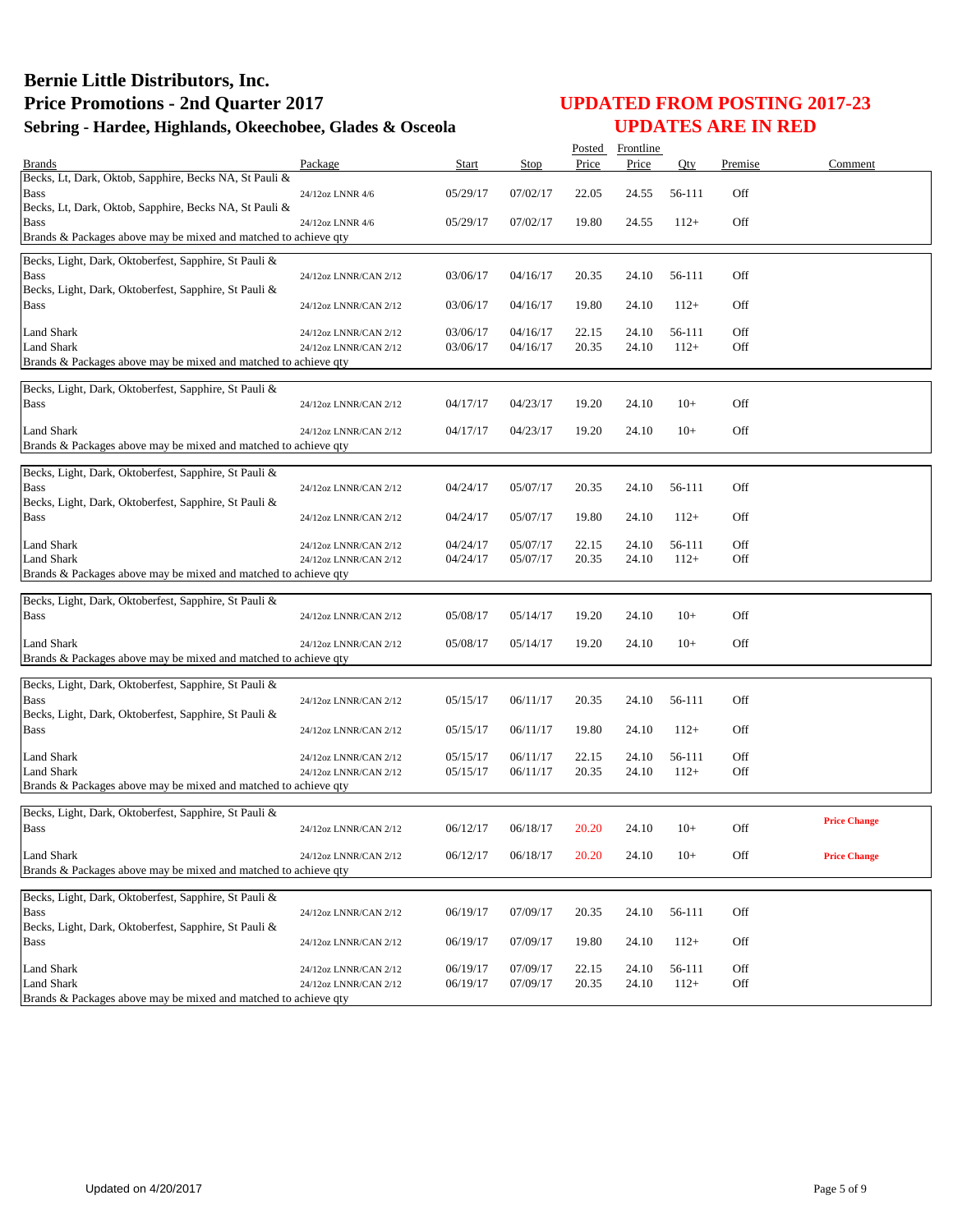|                                                                                                                                       |                       |          |          |       | Posted Frontline |           |         |         |
|---------------------------------------------------------------------------------------------------------------------------------------|-----------------------|----------|----------|-------|------------------|-----------|---------|---------|
| <b>Brands</b><br>Beck's, Sapphire, Black Crown, BL Lime, Platinum,                                                                    | Package               | Start    | Stop     | Price | Price            | Qty       | Premise | Comment |
| Michelob Ultra & Landshark                                                                                                            | 24/16oz CAN 6/4       | 02/06/17 | 07/02/17 | 25.75 | 28.00            | $1 - 2$   | Off     |         |
| Beck's, Sapphire, Black Crown, BL Lime, Platinum,<br>Michelob Ultra & Landshark                                                       | 24/16oz CAN 6/4       | 02/06/17 | 07/02/17 | 24.90 | 28.00            | $3+$      | Off     |         |
| Shock Top, Apple, Lemon, Pumpkin, Shockolate &                                                                                        |                       |          |          |       |                  |           |         |         |
| <b>Twisted Pretzel</b><br>Shock Top, Apple, Lemon, Pumpkin, Shockolate &                                                              | 24/16oz CAN 6/4       | 02/06/17 | 07/02/17 | 29.80 | 33.50            | $1 - 2$   | Off     |         |
| <b>Twisted Pretzel</b>                                                                                                                | 24/16oz CAN 6/4       | 02/06/17 | 07/02/17 | 24.90 | 33.50            | $3+$      | Off     |         |
| Goose 312, IPA, Green Line & Four Star Pilsner                                                                                        | 24/16oz CAN 6/4       | 02/06/17 | 07/02/17 | 29.80 | 31.95            | $1 - 2$   | Off     |         |
| Goose 312, IPA, Green Line & Four Star Pilsner                                                                                        | 24/16oz CAN 6/4       | 02/06/17 | 07/02/17 | 24.90 | 31.95            | $3+$      | Off     |         |
| Bud Chelada, Bud Lt Chelada                                                                                                           | 24/16oz Can 6/4       | 02/06/17 | 07/02/17 | 29.80 | 33.50            | $1+$      | Off     |         |
| Rita Splash (Lime, Strawberry & Pineapple)                                                                                            | 24/16oz CAN 4/6       | 02/06/17 | 07/02/17 | 29.80 | 37.50            | $1+$      | Off     |         |
| BL Lime Rita Family & Oculto<br>Brands & Packages above may be mixed and matched to achieve qty                                       | 24/16oz CAN 6/4       | 02/06/17 | 07/02/17 | 29.80 | 37.50            | $1+$      | Off     |         |
|                                                                                                                                       |                       |          |          |       |                  |           |         |         |
| <b>Boddington's Pub</b>                                                                                                               | 24/16oz CAN 6/4       | 01/04/16 | 07/02/17 | 39.15 | 41.75            | $72+$     | Off     |         |
| BP Blueberry, Oktoberfest, Pumpkin, Summer, Winter, Spring,<br>Toasted Lager, Hoptical Illusion, Mosaic Session IPA & Honey           |                       |          |          |       |                  |           |         |         |
| Robber                                                                                                                                | 24/12oz LNNR 4/6      | 03/20/17 | 06/25/17 | 27.70 | 30.90            | 25-55     | Off     |         |
| BP Blueberry, Oktoberfest, Pumpkin, Summer, Winter, Spring,<br>Toasted Lager, Hoptical Illusion, Mosaic Session IPA & Honey           |                       |          |          |       |                  |           |         |         |
| Robber                                                                                                                                | 24/12oz LNNR 4/6      | 03/20/17 | 06/25/17 | 26.70 | 30.90            | $56+$     | Off     |         |
| Goose 312, 312 Pale Ale, Honkers, IPA, Winter, Summer, Harvest<br>Ale, Sixth Day, Endless IPA, Rambler IPA, Oktob, 10 Hills Pale Ale, |                       |          |          |       |                  |           |         |         |
| Four Star, Green Line, Preseason<br>Goose 312, 312 Pale Ale, Honkers, IPA, Winter, Summer, Harvest                                    | 24/12oz LNNR/Can 4/6  | 03/20/17 | 06/25/17 | 27.70 | 30.90            | $25 - 55$ | Off     |         |
| Ale, Sixth Day, Endless IPA, Rambler IPA, Oktob, 10 Hills Pale Ale,<br>Four Star, Green Line, Preseason                               | 24/12oz LNNR/Can 4/6  | 03/20/17 | 06/25/17 | 26.70 | 30.90            | $56+$     | Off     |         |
| Brands & Packages above may be mixed and matched to achieve qty                                                                       |                       |          |          |       |                  |           |         |         |
| BP Blueberry, Oktoberfest, Pumpkin, Summer, Winter, Spring,                                                                           |                       |          |          |       |                  |           |         |         |
| Toasted Lager, Hoptical Illusion, Mosaic Session IPA & Honey<br>Robber                                                                | 24/12oz LNNR 4/6      | 06/26/17 | 07/02/17 | 19.20 | 30.90            | $10+$     | Off     |         |
| Goose 312, 312 Pale Ale, Honkers, IPA, Winter, Summer, Harvest                                                                        |                       |          |          |       |                  |           |         |         |
| Ale, Sixth Day, Endless IPA, Rambler IPA, Oktob, 10 Hills Pale Ale,<br>Four Star, Green Line, Preseason                               | 24/12oz LNNR/Can 4/6  | 06/26/17 | 07/02/17 | 27.70 | 30.90            | $25 - 55$ | Off     |         |
| Goose 312, 312 Pale Ale, Honkers, IPA, Winter, Summer, Harvest                                                                        |                       |          |          |       |                  |           |         |         |
| Ale, Sixth Day, Endless IPA, Rambler IPA, Oktob, 10 Hills Pale Ale,<br>Four Star, Green Line, Preseason                               | 24/12oz LNNR/Can 4/6  | 06/26/17 | 07/02/17 | 26.70 | 30.90            | $56+$     | Off     |         |
| Brands & Packages above may be mixed and matched to achieve qty                                                                       |                       |          |          |       |                  |           |         |         |
| Shock Top, Wheat IPA, Lemon, Pumpkin, Variety, Apple, Winter,<br>Honey Bourbon, Choc, Pretzel, Ginger & Ruby Red                      | 24/12oz LNNR/Can 2/12 | 01/23/17 | 07/02/17 | 24.60 | 27.75            | 14-55     | Off     |         |
| Shock Top, Wheat IPA, Lemon, Pumpkin, Variety, Apple, Winter,<br>Honey Bourbon, Choc, Pretzel, Ginger & Ruby Red                      | 24/12oz LNNR/Can 2/12 | 01/23/17 | 07/02/17 | 23.60 | 27.75            | 56-111    | Off     |         |
| Shock Top, Wheat IPA, Lemon, Pumpkin, Variety, Apple, Winter,<br>Honey Bourbon, Choc, Pretzel, Ginger & Ruby Red                      | 24/12oz LNNR/Can 2/12 | 01/23/17 | 07/02/17 | 22.60 | 27.75            | $112+$    | Off     |         |
|                                                                                                                                       |                       |          |          |       |                  |           |         |         |
| Goose 312, 312 Pale, Honkers, IPA, Winter, Summer, Fall, Harvest<br>Ale, Endless IPA, Winter, Four Star, Green Line, Seasonals        |                       |          |          |       |                  |           |         |         |
|                                                                                                                                       | 24/12oz LNNR/CN 2/12  | 01/23/17 | 07/02/17 | 26.25 | 29.65            | 14-55     | Off     |         |
| Goose 312, 312 Pale, Honkers, IPA, Winter, Summer, Fall, Harvest<br>Ale, Endless IPA, Winter, Four Star, Green Line, Seasonals        | 24/12oz LNNR/CN 2/12  | 01/23/17 | 07/02/17 | 25.25 | 29.65            | $56+$     | Off     |         |
| Brands & Packages above may be mixed and matched to achieve qty                                                                       |                       |          |          |       |                  |           |         |         |
| Goose Seasonal Sampler                                                                                                                | 24/12oz Can           | 01/02/17 | 07/02/17 | 25.45 | 28.85            | 14-55     | Off     |         |
| Goose Seasonal Sampler                                                                                                                | 24/12oz Can           | 01/02/17 | 07/02/17 | 24.45 | 28.85            | $56+$     | Off     |         |
| Brands & Packages above may be mixed and matched to achieve qty                                                                       |                       |          |          |       |                  |           |         |         |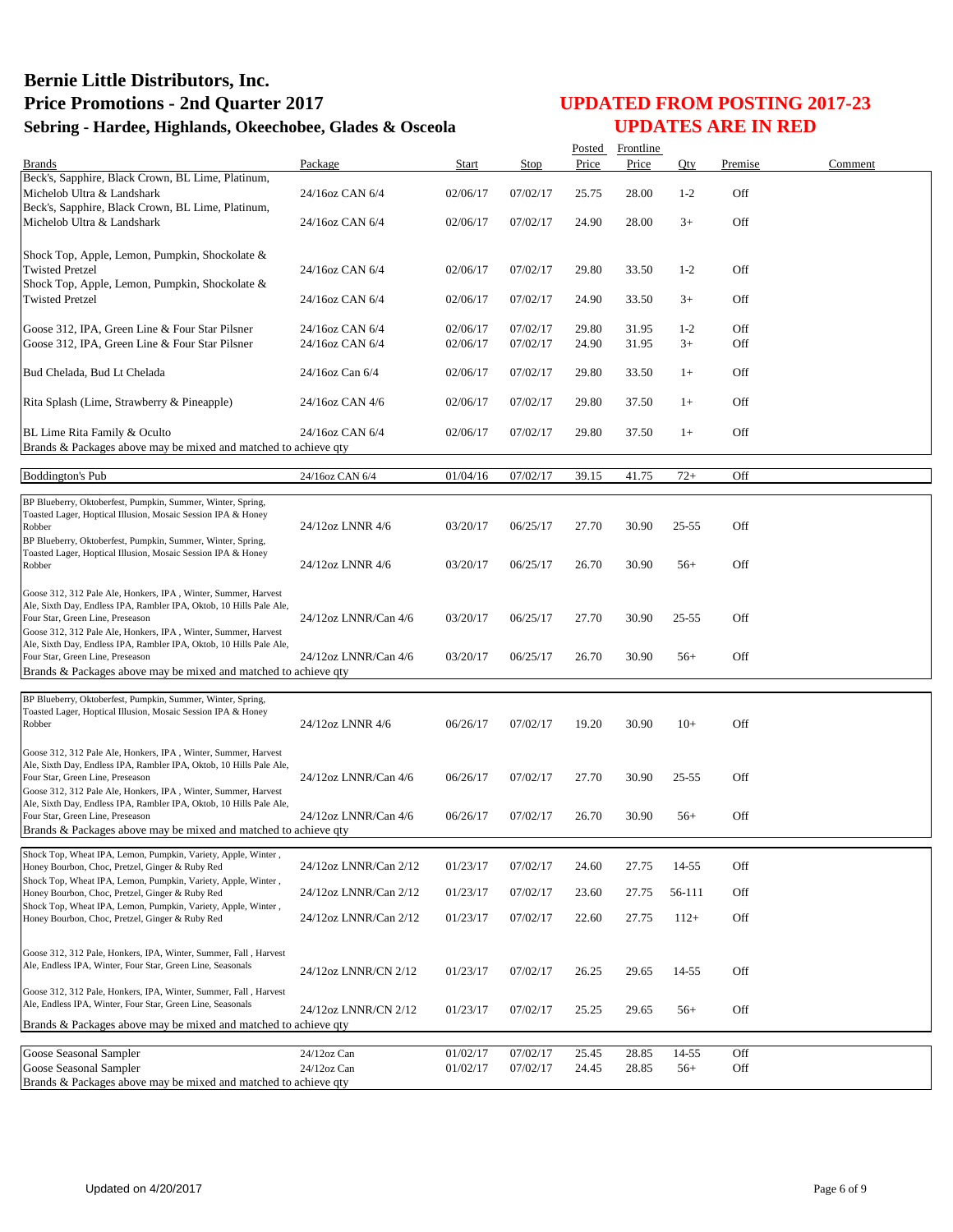|                                                                 |                                                 |          |          | Posted | Frontline |           |            |              |
|-----------------------------------------------------------------|-------------------------------------------------|----------|----------|--------|-----------|-----------|------------|--------------|
| <b>Brands</b>                                                   | Package                                         | Start    | Stop     | Price  | Price     | Oty       | Premise    | Comment      |
| Goose Seasonal Sampler                                          | 24/12oz LNNR                                    | 01/02/17 | 07/02/17 | 26.80  | 28.85     | $10 - 55$ | Off        |              |
| Goose Seasonal Sampler                                          | 24/12oz LNNR                                    | 01/02/17 | 07/02/17 | 25.50  | 28.85     | 56-111    | Off        |              |
| Goose Seasonal Sampler                                          | 24/12oz LNNR                                    | 01/02/17 | 07/02/17 | 24.50  | 28.85     | $112+$    | Off        |              |
| Brands & Packages above may be mixed and matched to achieve qty |                                                 |          |          |        |           |           |            |              |
|                                                                 |                                                 |          |          |        |           |           |            |              |
| Stella Artois                                                   | 20/9.6oz LNR                                    | 09/12/16 | 07/02/17 | 19.90  | 21.95     | $3+$      | Off        |              |
| Stella Artois, Cidre, Hoegaarden, Leffe Blonde/Brown            | 24/11.2oz LNNR/CN 4/6                           | 04/03/17 | 04/23/17 | 26.40  | 32.55     | 56-111    | Off        |              |
| Stella Artois, Cidre, Hoegaarden, Leffe Blonde/Brown            | 24/11.2oz LNNR/CN 4/6                           | 04/03/17 | 04/23/17 | 25.75  | 32.55     | 112-215   | Off        |              |
| Stella Artois, Cidre, Hoegaarden, Leffe Blonde/Brown            | 24/11.2oz LNNR/CN 4/6                           | 04/03/17 | 04/23/17 | 24.46  | 32.55     | $216+$    | Off        |              |
|                                                                 |                                                 |          |          |        |           |           |            |              |
|                                                                 |                                                 |          |          |        |           |           |            |              |
| Stella, Stella Cidre, Hoegaarden, Belgian Sampler               | 24/11.2oz LNNR/Can 2/12 &                       |          |          |        |           |           |            |              |
|                                                                 | 20/14.9oz Can 2/12                              | 04/03/17 | 04/23/17 | 30.30  | 33.30     | $1 - 4$   | Off        |              |
| Stella, Stella Cidre, Hoegaarden, Belgian Sampler               | 24/11.2oz LNNR/Can 2/12 &                       |          |          |        |           |           |            |              |
|                                                                 | 20/14.9oz Can 2/12                              | 04/03/17 | 04/23/17 | 27.00  | 33.30     | $5 - 55$  | Off        |              |
| Stella, Stella Cidre, Hoegaarden, Belgian Sampler               | 24/11.2oz LNNR/Can 2/12 &                       |          |          |        |           |           |            |              |
|                                                                 | 20/14.9oz Can 2/12<br>24/11.2oz LNNR/Can 2/12 & | 04/03/17 | 04/23/17 | 26.40  | 33.30     | 56-111    | Off        |              |
| Stella, Stella Cidre, Hoegaarden, Belgian Sampler               | 20/14.9oz Can 2/12                              | 04/03/17 | 04/23/17 | 25.75  | 33.30     | $112+$    | Off        |              |
| Brands & Packages above may be mixed and matched to achieve qty |                                                 |          |          |        |           |           |            |              |
|                                                                 |                                                 |          |          |        |           |           |            |              |
| Stella Artois, Cidre, Hoegaarden, Leffe Blonde/Brown            | 24/11.2oz LNNR 4/6                              | 04/24/17 | 04/30/17 | 26.40  | 32.55     | 56-111    | Off        |              |
| Stella Artois, Cidre, Hoegaarden, Leffe Blonde/Brown            | 24/11.2oz LNNR 4/6                              | 04/24/17 | 04/30/17 | 25.75  | 32.55     | 112-215   | Off        |              |
| Stella Artois, Cidre, Hoegaarden, Leffe Blonde/Brown            | 24/11.2oz LNNR 4/6                              | 04/24/17 | 04/30/17 | 24.46  | 32.55     | $216+$    | Off        |              |
|                                                                 |                                                 |          |          |        |           |           |            |              |
|                                                                 |                                                 |          |          |        |           |           |            |              |
| Stella Artois                                                   | 24/11.2oz Can 4/6                               | 04/24/17 | 04/30/17 | 21.60  | 32.55     | $10+$     | Off        |              |
|                                                                 |                                                 |          |          |        |           |           |            |              |
|                                                                 | 24/11.2oz LNNR/Can 2/12 &                       |          |          |        |           |           |            |              |
| Stella, Stella Cidre, Hoegaarden, Belgian Sampler               | 20/14.9oz Can 2/12                              | 04/24/17 | 04/30/17 | 30.30  | 33.30     | $1 - 4$   | Off        |              |
|                                                                 | 24/11.2oz LNNR/Can 2/12 &                       |          |          |        |           |           |            |              |
| Stella, Stella Cidre, Hoegaarden, Belgian Sampler               | 20/14.9oz Can 2/12                              | 04/24/17 | 04/30/17 | 27.00  | 33.30     | $5 - 55$  | Off        |              |
|                                                                 | 24/11.2oz LNNR/Can 2/12 &                       |          |          |        |           |           |            |              |
| Stella, Stella Cidre, Hoegaarden, Belgian Sampler               | 20/14.9oz Can 2/12                              | 04/24/17 | 04/30/17 | 26.40  | 33.30     | 56-111    | Off        |              |
| Stella, Stella Cidre, Hoegaarden, Belgian Sampler               | 24/11.2oz LNNR/Can 2/12 &                       |          |          |        |           |           |            |              |
|                                                                 | 20/14.9oz Can 2/12                              | 04/24/17 | 04/30/17 | 25.75  | 33.30     | $112+$    | Off        |              |
| Brands & Packages above may be mixed and matched to achieve qty |                                                 |          |          |        |           |           |            |              |
|                                                                 |                                                 |          |          |        |           |           |            |              |
| Stella Artois, Cidre, Hoegaarden, Leffe Blonde/Brown            | 24/11.2oz LNNR/CN 4/6                           | 05/01/17 | 07/02/17 | 26.40  | 32.55     | 56-111    | Off        |              |
| Stella Artois, Cidre, Hoegaarden, Leffe Blonde/Brown            | 24/11.2oz LNNR/CN 4/6                           | 05/01/17 | 07/02/17 | 25.75  | 32.55     | 112-215   | Off        |              |
| Stella Artois, Cidre, Hoegaarden, Leffe Blonde/Brown            | 24/11.2oz LNNR/CN 4/6                           | 05/01/17 | 07/02/17 | 24.46  | 32.55     | $216+$    | Off        |              |
|                                                                 |                                                 |          |          |        |           |           |            |              |
|                                                                 | 24/11.2oz LNNR/Can 2/12 &                       |          |          |        |           |           |            |              |
| Stella, Stella Cidre, Hoegaarden, Belgian Sampler               | 20/14.9oz Can 2/12                              | 05/01/17 | 07/02/17 | 30.30  | 33.30     | $1 - 4$   | Off        |              |
| Stella, Stella Cidre, Hoegaarden, Belgian Sampler               | 24/11.2oz LNNR/Can 2/12 &                       |          |          |        |           |           |            |              |
|                                                                 | 20/14.9oz Can 2/12                              | 05/01/17 | 07/02/17 | 27.00  | 33.30     | $5 - 55$  | Off        |              |
| Stella, Stella Cidre, Hoegaarden, Belgian Sampler               | 24/11.2oz LNNR/Can 2/12 &                       |          |          |        |           |           |            |              |
|                                                                 | 20/14.9oz Can 2/12                              | 05/01/17 | 07/02/17 | 26.40  | 33.30     | 56-111    | Off        |              |
| Stella, Stella Cidre, Hoegaarden, Belgian Sampler               | 24/11.2oz LNNR/Can 2/12 &                       |          |          |        |           |           |            |              |
|                                                                 | 20/14.9oz Can 2/12                              | 05/01/17 | 07/02/17 | 25.75  | 33.30     | $112+$    | Off        |              |
| Brands & Packages above may be mixed and matched to achieve qty |                                                 |          |          |        |           |           |            |              |
| Kona Longboard, Fire Rock, Pipeline, Wailua Wheat, Koko Brown,  |                                                 |          |          |        |           |           |            |              |
| Castaway, Big Wave, Lemongrass & Lavaman                        | 24/12oz LNNR 4/6                                | 05/01/17 | 05/28/17 | 25.56  | 28.76     | 15-24     | On & Off   |              |
| Kona Longboard, Fire Rock, Pipeline, Wailua Wheat, Koko Brown,  |                                                 |          |          |        |           |           |            | New QD Level |
| Castaway, Big Wave, Lemongrass & Lavaman                        | 24/12oz LNNR 4/6                                | 05/01/17 | 05/28/17 | 23.56  | 28.76     | $25+$     | On $&$ Off |              |
|                                                                 |                                                 |          |          |        |           |           |            |              |
| Brands & Packages above may be mixed and matched to achieve qty |                                                 |          |          |        |           |           |            |              |
| Kona Longboard, Fire Rock, Pipeline, Wailua Wheat, Koko Brown,  |                                                 |          |          |        |           |           |            |              |
| Castaway, Big Wave, Lemongrass & Lavaman                        | 24/12oz LNNR 4/6                                | 05/29/17 | 09/03/17 | 23.56  | 28.76     | $25+$     | On $&$ Off | <b>New</b>   |
|                                                                 |                                                 |          |          |        |           |           |            |              |
| Brands & Packages above may be mixed and matched to achieve qty |                                                 |          |          |        |           |           |            |              |
|                                                                 |                                                 |          |          |        |           |           |            |              |
| Kona Longboard, Castaway, Variety & Big Wave                    | 2/12/12 LNNR & Can                              | 04/03/17 | 04/30/17 | 23.98  | 27.18     | $15+$     | On & Off   |              |
| Brands & Packages above may be mixed and matched to achieve qty |                                                 |          |          |        |           |           |            |              |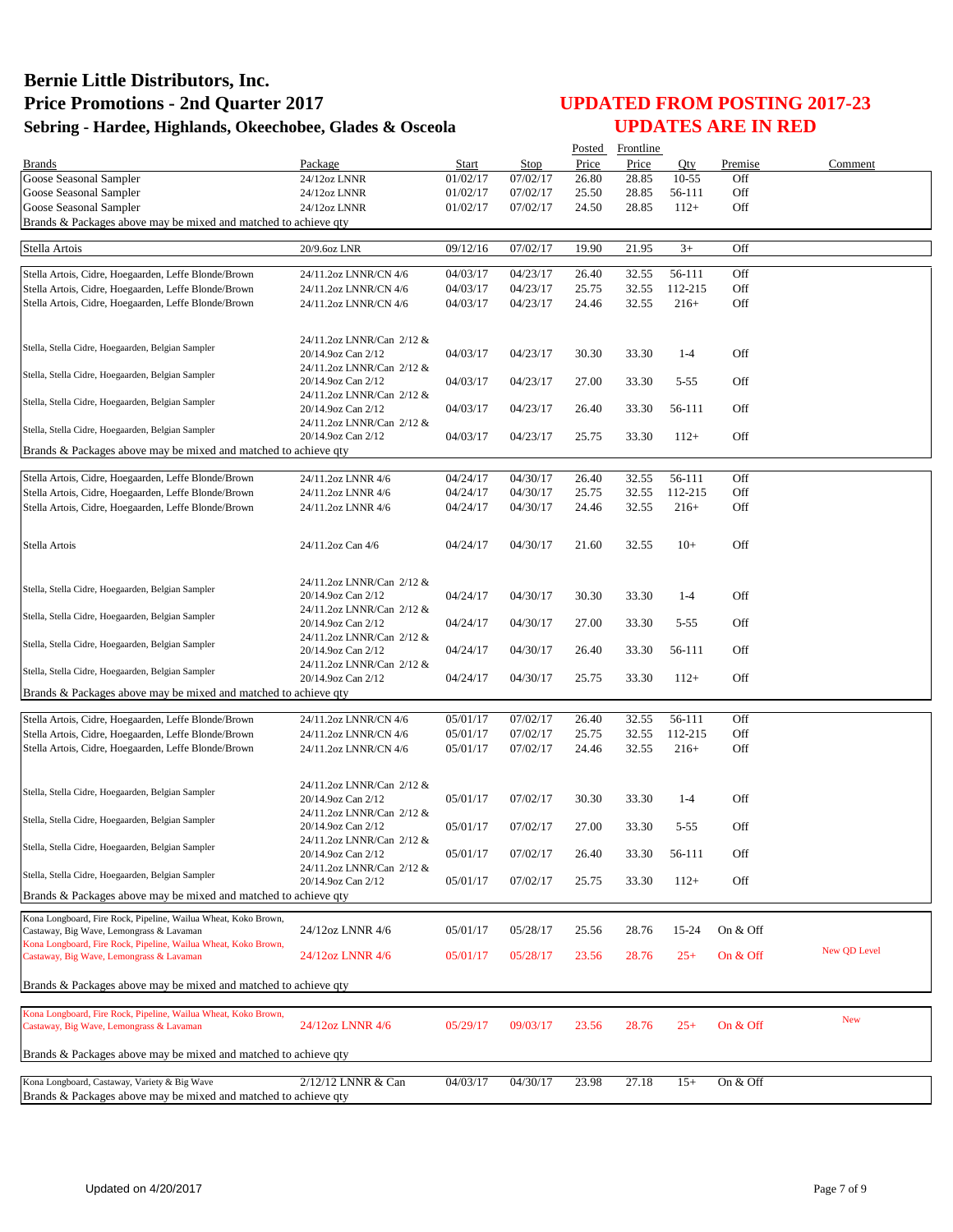|                                                                                                                                                                                                                                      |                       |          |          |       | Posted Frontline |       |         |         |
|--------------------------------------------------------------------------------------------------------------------------------------------------------------------------------------------------------------------------------------|-----------------------|----------|----------|-------|------------------|-------|---------|---------|
| <b>Brands</b><br>Widmer Hefeweizen, Drop Top Amber Ale, Drifter Pale Ale, Rotator                                                                                                                                                    | Package               | Start    | Stop     | Price | Price            | Oty   | Premise | Comment |
| IPA, Upheaval, Alchemy & BRRR                                                                                                                                                                                                        | 24/12oz LNNR 4/6      | 04/03/17 | 04/30/17 | 28.80 | 32.00            | $15+$ | Off     |         |
| Widmer Hefeweizen, Drop Top Amber Ale, Drifter Pale Ale, Rotator                                                                                                                                                                     |                       |          |          |       |                  |       |         |         |
| IPA, Upheaval, Alchemy & BRRR<br>Brands & Packages above may be mixed and matched to achieve qty                                                                                                                                     | 24/12oz LNNR 4/6      | 05/29/17 | 07/02/17 | 28.80 | 32.00            | $15+$ | Off     |         |
|                                                                                                                                                                                                                                      |                       |          |          |       |                  |       |         |         |
| SweetWater 420, IPA & Tacklebox                                                                                                                                                                                                      | 24/12oz LNNR/Can 2/12 | 10/10/16 | 12/30/17 | 27.00 | 29.15            | $5+$  | Off     |         |
| Brands & Packages above may be mixed and matched to achieve qty                                                                                                                                                                      |                       |          |          |       |                  |       |         |         |
|                                                                                                                                                                                                                                      |                       |          |          |       |                  |       |         |         |
| SweetWater 420, IPA                                                                                                                                                                                                                  | 24/16oz Can 6/4       | 1/2/17   | 12/30/17 | 28.50 | 33.45            | $2+$  | Off     |         |
| Brands & Packages above may be mixed and matched to achieve qty                                                                                                                                                                      |                       |          |          |       |                  |       |         |         |
| 3 Daughters Beach Blonde, Rod Bender, Stern Line, Bimini                                                                                                                                                                             |                       |          |          |       |                  |       |         |         |
| Twist & Blonde Coffee                                                                                                                                                                                                                | 24/12oz Can 4/6       | 4/30/17  | 6/3/17   | 28.00 | 30.00            | $3+$  | Off     |         |
|                                                                                                                                                                                                                                      |                       |          |          |       |                  |       |         |         |
| 3 Daughters Beach Blonde, Rod Bender, Stern Line, Bimini<br>Twist & Blonde Coffee                                                                                                                                                    | 24/12oz Can 4/6       | 6/25/17  | 7/22/17  | 28.00 | 30.00            | $3+$  | Off     |         |
| Brands & Packages above may be mixed and matched to achieve qty                                                                                                                                                                      |                       |          |          |       |                  |       |         |         |
|                                                                                                                                                                                                                                      |                       |          |          |       |                  |       |         |         |
| Seagrams Family (Wild Berries, Strawberry Daiquiri, Peach Fuzzy Navel, Classic<br>Lime Margarita, Calypso Colada, Black Cherry Fizz, Bahama Mama, Jamaican Me<br>Happy, Lime Melonade, Pink Punch, Sangria, Mango, Mimosa, Raspberry |                       |          |          |       |                  |       |         |         |
| Lemonade, Watermelon Splash, Blackberry Breezer, Kiwi Strawberry, Aloha Tini,                                                                                                                                                        |                       |          |          |       |                  |       |         |         |
| Apple Pomegranate, Orange Swirl & Pink Pineapple)<br>Brands & Packages above may be mixed and matched to achieve qty                                                                                                                 | 24/12oz LNNR 6/4      | 11/01/16 | 12/31/17 | 19.16 | 23.94            | $10+$ | Off     |         |
|                                                                                                                                                                                                                                      |                       |          |          |       |                  |       |         |         |
| Magic Hat Family (#9, Dream Machine, Vinyl, Rye, Electric                                                                                                                                                                            |                       |          |          |       |                  |       |         |         |
| Peel, Circus Boy, Limited Rls, Seasonals)                                                                                                                                                                                            | 24/12oz NR 4/6        | 5/1/17   | 6/30/17  | 27.27 | 30.30            | $5+$  | Off     |         |
| Magic Hat Family (#9, Dream Machine, Vinyl, Rye, Electric                                                                                                                                                                            |                       |          |          |       |                  |       |         |         |
| Peel, Circus Boy, Limited Rls, Seasonals)                                                                                                                                                                                            | 24/12oz NR 4/6        | 9/1/17   | 10/31/17 | 27.27 | 30.30            | $5+$  | Off     |         |
| Brands & Packages above may be mixed and matched to achieve qty                                                                                                                                                                      |                       |          |          |       |                  |       |         |         |
| Magic Hat Family (#9, Variety Packs & Seasonals)                                                                                                                                                                                     | 24/12oz 2/12 NR & Cn  | 3/1/17   | 4/30/17  | 24.15 | 27.10            | $5+$  | Off     |         |
|                                                                                                                                                                                                                                      |                       |          |          |       |                  |       |         |         |
| Magic Hat Family (#9, Variety Packs & Seasonals)                                                                                                                                                                                     | 24/12oz 2/12 NR & Cn  | 7/1/17   | 8/31/17  | 24.15 | 27.10            | $5+$  | Off     |         |
| Magic Hat Family (#9, Variety Packs & Seasonals)                                                                                                                                                                                     | 24/12oz 2/12 NR & Cn  | 12/1/17  | 12/31/17 | 24.15 | 27.10            | $5+$  | Off     |         |
| Brands & Packages above may be mixed and matched to achieve qty                                                                                                                                                                      |                       |          |          |       |                  |       |         |         |
|                                                                                                                                                                                                                                      | 4/6/12oz CAN          | 4/17/17  | 5/13/17  | 28.00 | 30.30            | $15+$ | Off     |         |
| Big Storm Arcus IPA, Helicity & Wavemaker                                                                                                                                                                                            |                       |          |          |       |                  |       |         |         |
| Big Storm Arcus IPA, Helicity & Wavemaker                                                                                                                                                                                            | $4/6/12$ oz CAN       | 6/5/17   | 6/24/17  | 28.00 | 30.30            | $15+$ | Off     |         |
|                                                                                                                                                                                                                                      |                       |          |          |       |                  |       |         |         |
| Big Storm Arcus IPA, Helicity & Wavemaker                                                                                                                                                                                            | $4/6/12oz$ CAN        | 7/17/17  | 8/19/17  | 28.00 | 30.30            | $15+$ | Off     |         |
|                                                                                                                                                                                                                                      |                       |          |          |       |                  |       |         |         |
| Big Storm Arcus IPA, Helicity & Wavemaker                                                                                                                                                                                            | $4/6/12$ oz CAN       | 9/11/17  | 10/14/17 | 28.00 | 30.30            | $15+$ | Off     |         |
| Big Storm Arcus IPA, Helicity & Wavemaker                                                                                                                                                                                            | $4/6/12$ oz CAN       | 11/6/17  | 12/9/17  | 28.00 | 30.30            | $15+$ | Off     |         |
| Brands & Packages above may be mixed and matched to achieve qty                                                                                                                                                                      |                       |          |          |       |                  |       |         |         |
|                                                                                                                                                                                                                                      |                       |          |          |       |                  |       |         |         |
| Big Storm Dunder & Blixem                                                                                                                                                                                                            | 6/4/16oz CAN          | 10/30/17 | 12/30/17 | 40.95 | 44.95            | $3+$  | Off     |         |